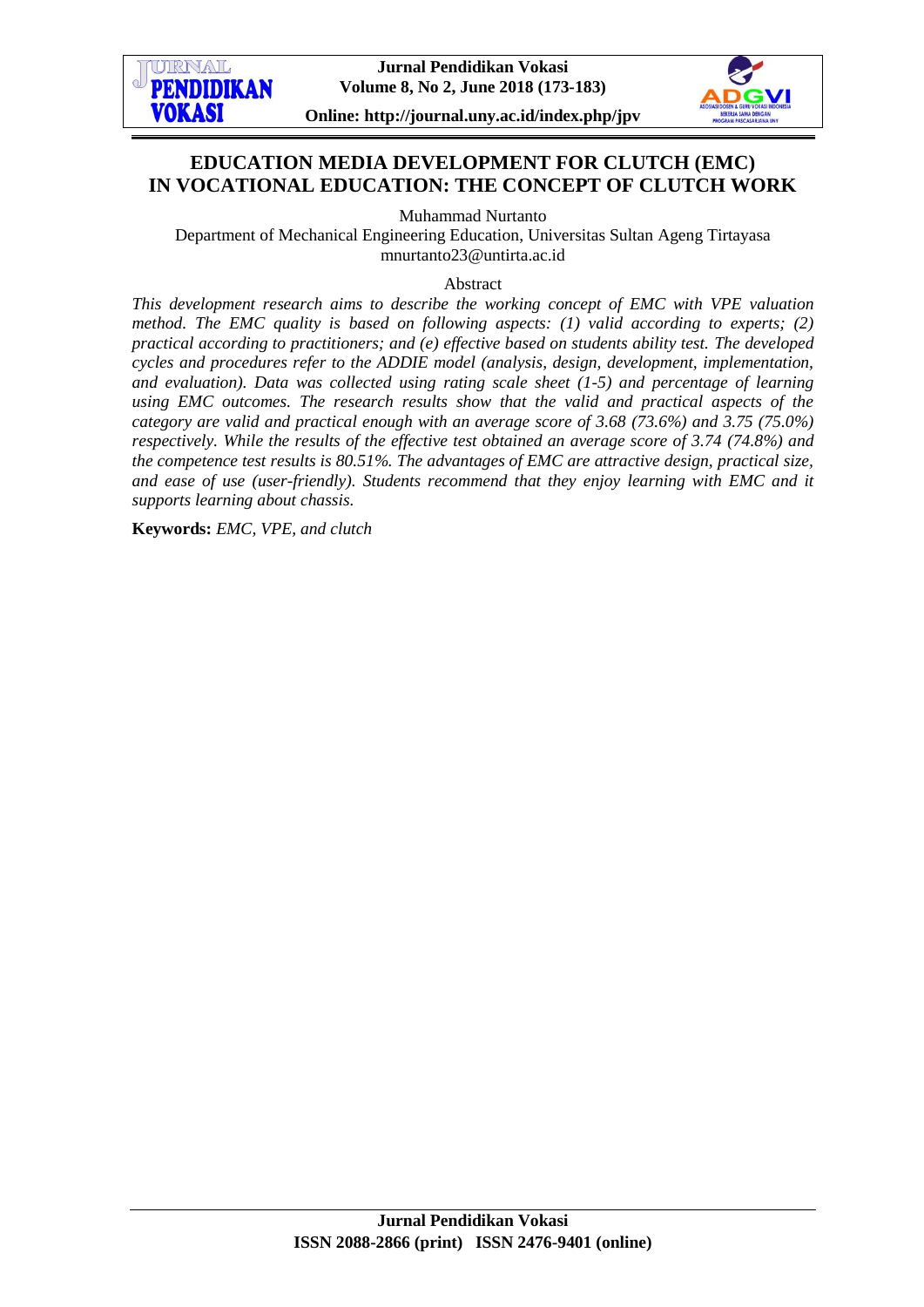#### **INTRODUCTION**

Learning is an interaction process of knowledge transfer (Duangchant, Kiattikomol, & Kaewkuekool, 2016) between teacher and students to achieve *learning outcome*. The success of the interaction process is indicated by changes in the students' mindset and also behavior into a better state than before.

The knowledge transfer process takes place in a quite complicated manner. This means that the process of information and messages exchange between teacher and students is influenced by many factors. However, good communication requires appropriate tools or media that supports quick and accurate information exchange. In relation to this requirements, teachers must be able to choose the appropriate tools.

Tools in the form of educational media that is suitable with the characteristics of competence being taught and of the students, will give good learning impression, message and experience. In addition, the tools in the learning process is used to facilitate comprehension about the subjects delivered by teacher (Sugiarto, 2010, p.7) so it can be accepted easily by students in the form of fresh and indepth learning experiences. The tool can be either visual or non-verbal media. The media used, when it involves all the senses, will achieve much higher success rate. In addition, the media can be functioned as a translator or

to expand the boundaries of a process that can't be seen directly by the senses. So this kind of media should be able to simulate the process itself.

Mechanical engineering education program has class for competency theory of chassis, and chassis practice which has 4 credits. The expected graduate competence is to master the factual, conceptual, procedural, and meta-cognitive dimensions of knowledge and implement them on real conditions. Understanding the factual and conceptual dimensions is relatively easier, but on the other hand, understanding the procedural and even Meta-cognitive dimensions is trickier. Some principles can't be observed by the senses directly, for example the work of clutch involving the motion of several components. The process of change of each components cannot be observed directly but the result of the working principle can felt. Those dimension levels can lead to students' misconceptions, because the working components are concealed inside the *clutch housing*.

Below is the observation result showing the grades of understanding for 34 PTM 2014/2015 students on chassis competence: clutch based on the gradation of factual, conceptual, procedural, and Meta-cognitive dimension, before using Education Media Clutch (EMC):

| Knowledge Dimension Gradation and Competence Indicator             | IC   | C     |  |
|--------------------------------------------------------------------|------|-------|--|
| <b>Factual Knowledge Dimension</b>                                 |      |       |  |
| Clutch location/position<br>a.                                     | 24%  | 76%   |  |
| Clutch components<br>b.                                            | 56%  | 44%   |  |
| Clutch types<br>c.                                                 | 38%  | 62%   |  |
| Average                                                            | 39%  | 61%   |  |
| Conceptual Knowledge Dimension                                     |      |       |  |
| Clutch dismantling steps<br>a.                                     | 59%  | 41%   |  |
| Clutch measurement steps<br>b.                                     | 71%  | 29%   |  |
| Clutch assembling steps<br>c.                                      | 65%  | 35%   |  |
| Average                                                            | 65%  | 35%   |  |
| Procedural Knowledge Dimension                                     |      |       |  |
| Doing clutch dismantling<br>a.                                     | 76%  | 24%   |  |
| Explaining clutch work process in real condition<br>b.             | 76%  | 24%   |  |
| Measuring and repairing clutch<br>c.                               | 88%  | 26%   |  |
| Assembling clutch without damaging<br>d.                           | 88%  | 26%   |  |
| Average                                                            | 79%  | 21%   |  |
| Meta-cognitive Knowledge Dimension                                 |      |       |  |
| Dismantling, measuring, and assembling with proper procedure<br>a. | 88%  | 12%   |  |
| Repairing clutch on other vehicle<br>b.                            | 100% | $0\%$ |  |
| Average                                                            | 96%  | 4%    |  |

Table 1. Learning Results before EMC

Note: C: Complate and IC: Incomplete (Source: Document of Chassis Competence Test Result, 2017)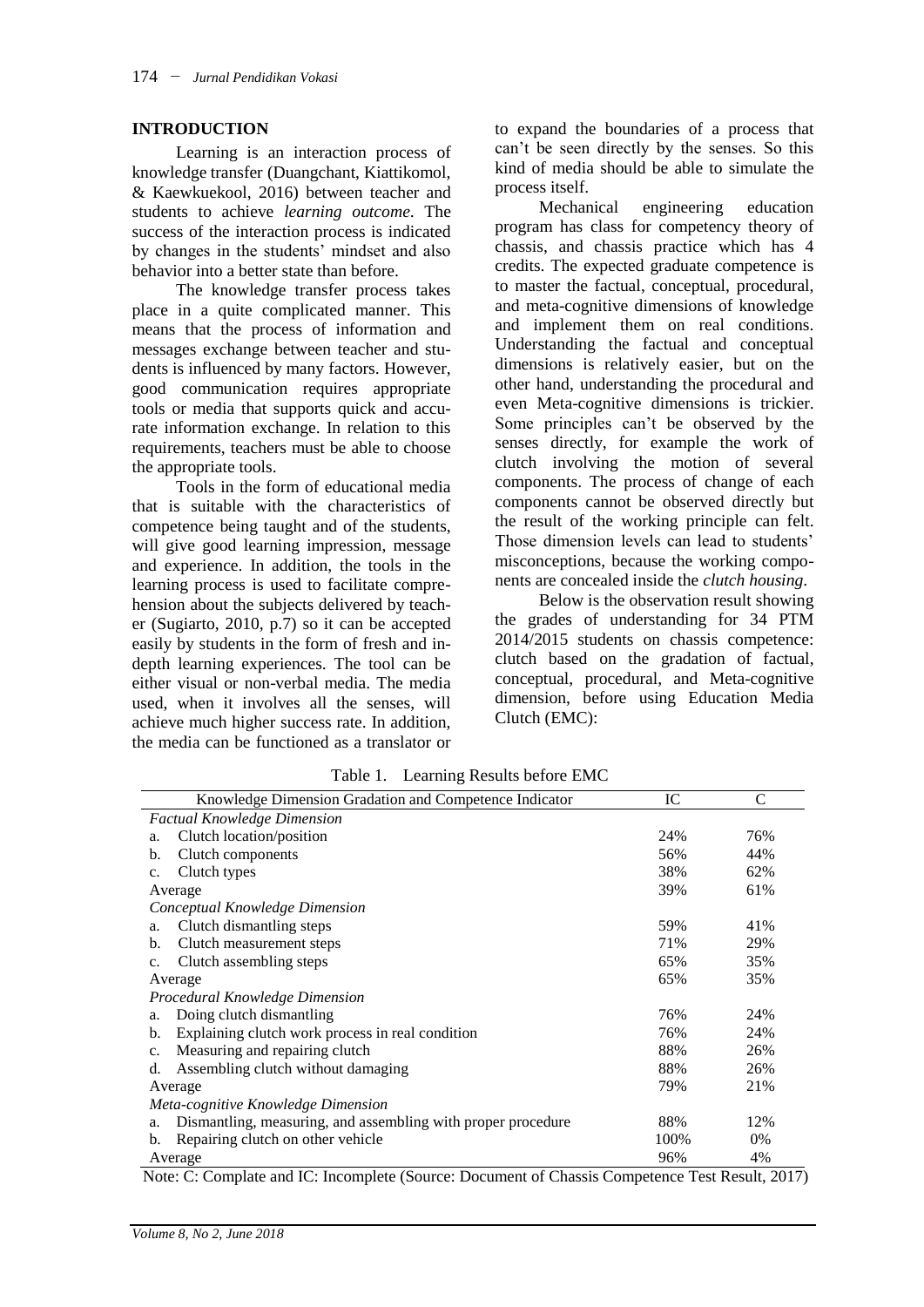

Figure 1. Diagram of Learning Result for Gradation Clutch Knowledge Dimension

Based on the learning outcomes shown in table 1. Students in the complete category for factual dimension is 61%, conceptual dimension is 35%, but only 21% for procedural dimension and 4% for metacognitive dimension. For the knowledge dimension of factual and conceptual, students can learn their clutch competence from the observation using their senses, while the procedural knowledge dimension about the process cannot be observed directly with the senses. This condition suppresses the students' learning motivation. Moreover, the metacognitive dimension can notbe implemented properly, because it requires special skills beyond the previous three dimensions.

The abstract and limited natures of verbal media (images, video, text, etc.) make clutch competence has not been maximum. Therefore, it needs a media that can deliver the information easily, effectively and feasible. This leads to the development of clutch Media Education by showing the working components of clutch that can be observed directly. The procedure developed in EMC is cutting the media without damaging the mechanism of motion. This process requires good planning and implementation.

As a solution for those problems, it is required to have tools or media that can overcome the limitation or space boundary to make students understand about the concept of how centrifugal clutch work. The required media is the media which has the same concept with the original object. So it takes research of EMC development with VPE method.

EMC comes in many varieties, shapes and characteristics. EMC clarifies the abstract

message (Sangsawang, 2015) to become concrete message, thus facilitating the understanding of concepts. Therefore EMC helps students to understand the application of a learning material in a different way in the learning process (Hidayati & Wuryandari, 2012; Sugiarto, 2010, p. 7).

The first development of education media in the field of education was in learning mathematics. The reason was to facilitate mastery of the logic concept for students, because without the tools the thinking process would take longer. In the same way, EMC is needed in automotive learning for complicated systems or mechanisms. Through EMC those complicated system or mechanism is made simpler so the mastery of concept can be more focused. This is possible because the system is separated from other systems. In addition, EMC does not reduce the learning objectives to be achieved and clarifies certain parts of the automotive field that cannot be observed directly. So the principle of EMC is to simplify the parts of the component or system by removing it from the original position without changing the working mechanism, and it is used to facilitate understanding in the learning concept.

EMC to be developed is the diaphragm type clutch or also called with friction clutch. Diaphragm clutch is the most used practice media in automotive vocational education. This means that this type of clutch is already taught before. In addition to being easy to obtain, this type is not so complicated compared to hydraulics, magnets, and torque converter types.

The purpose of EMC is to improve the quality of learning, meaning the quality of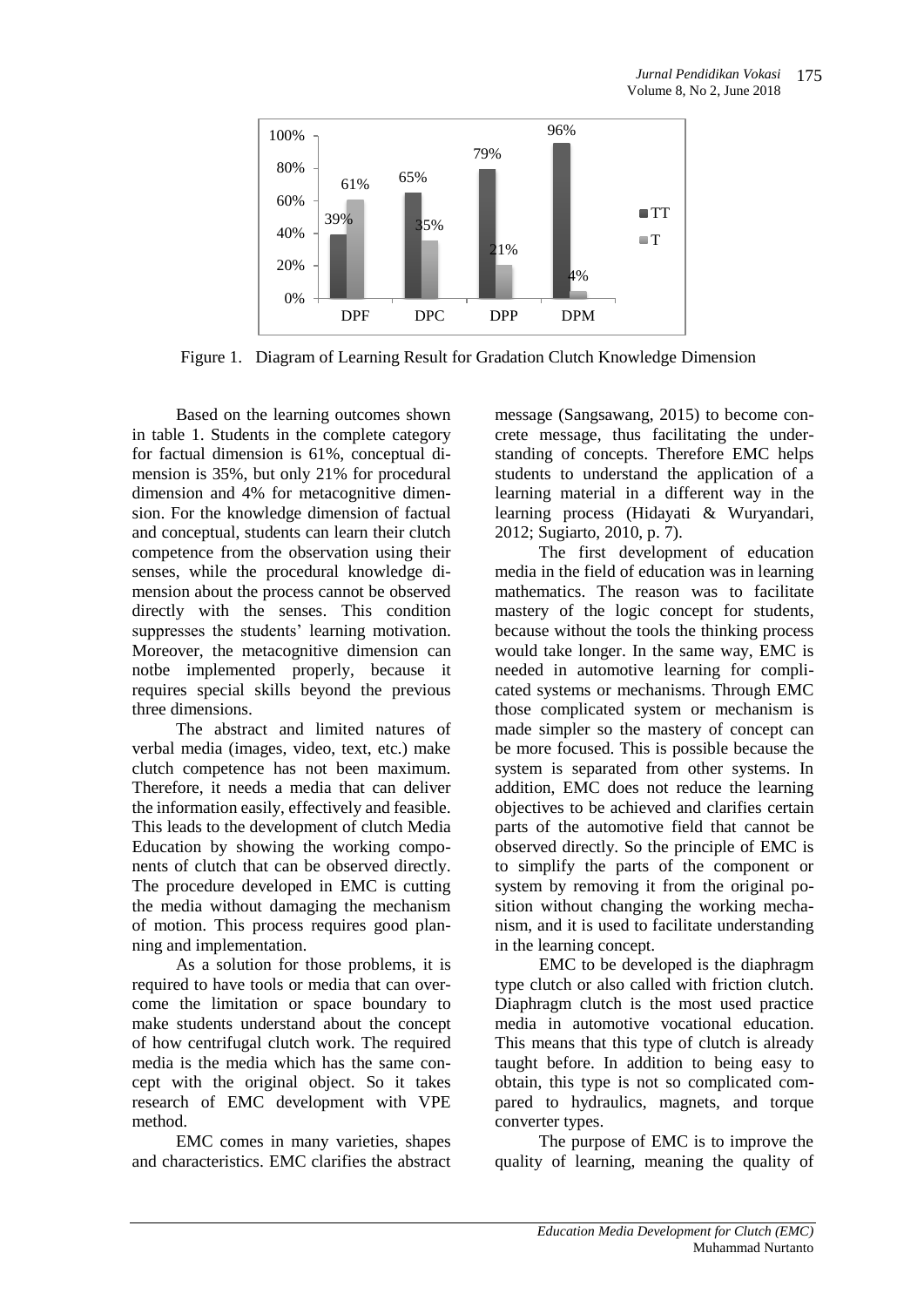learning can be increased. Also, learning can be more effective, focused, attractive and also can improve the students' metacognitive. The main benefit of this media is eliminating the abstract or imaginative nature. If students are taught only verbally then their abilities are verbal also, while the ability to understand the concept is very poor. Thus, these problems will be solved by using EMC and students can learn through direct experience (experiential learning) that will result in a good metacognitive concept (Murti, 2011).

The field of engineering needs innovation in its education to build a conceptual understanding, one of which is EMC. Researches that have been conducted in other fields include (Hermanto & Margo Sulistyo, 2012). The result of this research concluded that the use of power window panels can improve student learning outcomes than without power window panels. (Wicaksono, Hadromi, & Masugino (2013) with research of Application of Motorcycle Lighting System Display Panel increased by 26.74 (58.5%). Rahmawan, Widjanarko, & Wahyudi (2012) props of charging system based on circuit work can increase student learning outcomes by an average of 8.64 or 18.2%. (Nopilar & Saputro (2011) with research on The Implementation of Ignition System Display Panel observed an improvement in the understanding by 27.33 (57.33%). Based on the results of the above researches, it can be concluded that the media developed are the same that is media props. It was developed for other competencies and the results are an increased outcome. The visual props developed for this research is EMC, to provide new benefits and innovations and improve positive perceptions. According to Shabiralyani, Hasan, Hamad, & Iqbal (2015), the majority of the teachers and students have positive perceptions of the use of visual aids. This research focus on the development process and assessment of props to be used as EMC.

The above reasons support the argument for auxiliary role without changing the principles, working mechanisms or component forms, but facilitate in understanding the material (Sastradiradja, 1971, p. 4). The impact of teaching aids is improving memory

comprehensively and profoundly (Li, Tan, Teo, & Wei, 2012) and improving critical thinking and problem-solving skills as well (Kadlowec, Lockette, & Bukumaran, 2002).

### **Education Media for Clutch**

Clutch is a member of chassis group located between flywheel and transmission. The function is to adjust the power that is transmitted from the engine to the transmission and then the transmission changes the machine speed as desired. The way it works is to disconnect and connect transmission rotation in quick, smooth and gentle manner (Chen et al., 2017) taking into account the coefficient of friction (slip) (Arndt, Tarasow, Bohn, Wachsmuth, & Serway, 2016) to provide comfort for the riders (p.80). In addition, the purpose of clutch is also to reduce the time of gearshift and smooth clutching process without any torque reduction (van Berkel, Hofman, Serrarens, & Steinbuch, 2014). Its location is inside the clutch housing, which makes the mechanism of the working components cannot be observed directly. Diaphragm clutch mechanism consists of several moving components including: (a) fly wheel, (b) clutch disc, (c) pressure plate, (d) clutch cover, (e) spring diaphragm, (f) release bearings, (g) release fork. The mechanism of each component is interrelated during its operational moments. However, the process is not observable directly which results in the difficulty to provide direct understanding and comprehension to students.

### **Development of Education Media**

The process of knowledge transfer needs supporting media to facilitate the acceptance of conceptual understanding and information storage in a relatively long period of time. In the world of education, especially vocational education, supporting media is needed. The nature of the material that is abstract, limited to theoretical and imaginative explanation without involving the senses, makes the role of supporting media as learning solutions. This learning support is what is meant by teaching support tools.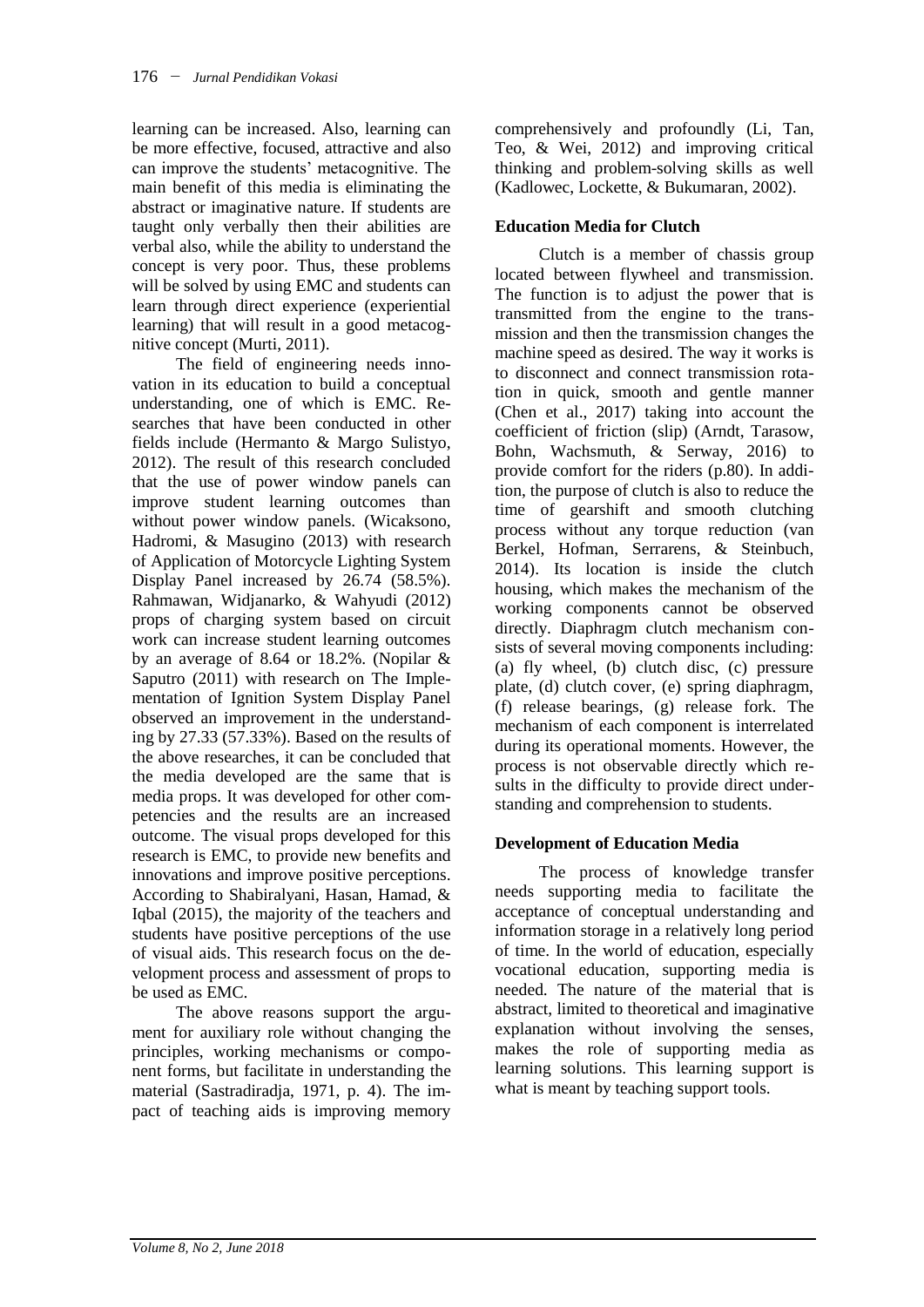

Figure 2. The concept of clutch work (a) the coupling position is connected, and (b) the clutch position is detached

The teaching aids is the educational media acting as learning stimulus, which can be absorbed by eyes and ears with the purpose of supporting the learning process, (Sudjana, 2009, p. 59) to improve the students' competence, (Riyadi, n.d.).The props also referred to as a supporting tools which means that the learning process does not have to use props as the messenger. It is not enough for the learning process to rely on props alone, there must be someone who communicate the material to avoid *trial and error* and wider understanding beyond design. The learning aids serves as a means of communication and interaction, (Arsyad, 2011) to deliver informations, (Widiyatmoko & Pamelasari, 2012), in the form of description about the work mechanism of an object, (Husnul, Nurhayati, & Jumadi, 2015), so as to stimulate the students' mind, feelings, interests and attention.

The function of props has been explained by Sastradiradja (1971, pp. 1–3), those are: (1) helping students to learn more, (2) helping students to remember more, (3) bringing effective stimuli for learning, (4) making learning to be more concrete in nature, (5) bringing the outside world into the classroom, and (6) giving sharp image approaches from the same subject.

The benefits of learning using props (Aji, 2016) are as follows: (a) allows for direct interaction between students and the environment; (b) can produce uniform observations by students; (c) instilling the basic concepts that are true, concrete, and realistic; (d) stimulating new curiosity, joy, and interest; (e) generating motivation and stimulating student to learn; (f) providing an integral experience from a concrete entity to abstract; (g) help remember longer; (h) bringing the world into the classroom

Good props must fulfil several criteria (Sastradiradja, 1971, pp. 4–7), they should be designed based on consideration of teacher conditions, should be simple, clear and in correct form so they will not be confusing. The requirements that should be met from a learning aids are rational, scientific, economical, practical and functional. They are stressed by Sundayana (2015, p. 8) that the requirements and criteria for education props are durable, attractive in shape and color, simple and manageable, of appropriate size, can present the concept, in accordance with the concept, clarify the concepts and basic concepts of abstract thinking.

The props can be in the form of real objects, drawings or diagrams. The advantages of real object props are movable or able to be manipulated, while their weaknesses are the fact that they cannot be presented in a book or in writing. Educational props is a visual tool developed from its original form into a simpler view with the objective of facilitating comprehension in learning. The development should be done when learning on the actual conditions is very difficult to stimulate cognitive understanding. The props are made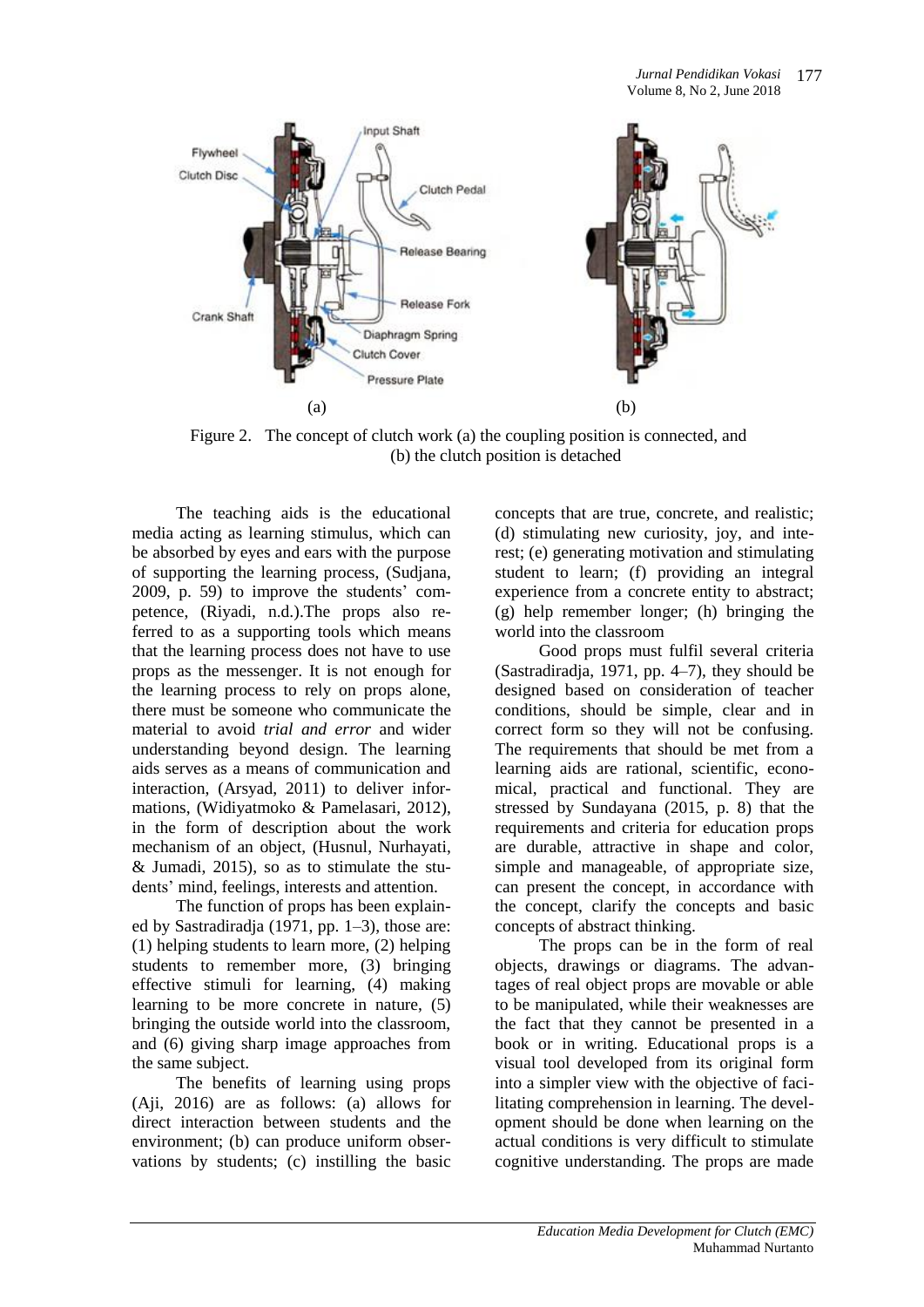to anticipate limitations of senses in learning. The position of visual aids is as a factual, conceptual, procedural and metacognitive translator that is modified as requirement.

Implementation of educational tools for diaphragm type clutch is based on several strong reasons: (a) clutch working mechanism cannot be observed directly, (b) the location of clutch is complicated as a medium of understanding the concept, (c) requires a relatively long time to understand the components, (d) integrated with other system (transmission and fly wheel), (e) explanation using images, without seeing the real thing, is not enough.

### **EMC Assessment Using VPE Method**

EMC development must follow a standard or fulfil the eligibility to be used in learning. The standard is intended to ensure that the values and purposes of the learning objectives are met. The process of obtaining this standards is called (Fatkhurrokhman, Permata, Ekawati, & Rizal, 2017) validation, practical and effective aspects of the EMC media and is carried out by someone skilled in the science or substance or practitioner and user (Fawaid, Nurhaji, Nurtanto, & Ramdani, 2017). Expert validation is used to test the validity of props (Amin Fatah, 2015). The teaching aids as educational media simulation is considered valid after testing by experts, practitioners and users (Nurtanto, 2016).

Expert validation test involves several experts from universities in automotive field, training center that is BBLK Serang for automotive and LSP Atom for automotive as competence expert in this field. The practitioner's test involves the practitioner experts who are teachers and lecturers for the chassis subjects or competence. And the effective test is done through small or limited group test, involving students as users. They are from PTM-Untirta.

The EMC assessment was based on media criteria and requirements of props that are grouped into four aspects with each expert of different indicators. Thevalidation aspects in question are (a) display, (b) size, and (c)

use of props. Practical aspects are (a) conformity of mechanism, (b) coupling performance, and (c) conformity of coupling manual. The effective aspects are based on (a) attractiveness, (b) the benefits of EMC, and (c) convenience. Next, EMC is tested against the students' competence with indicators (a) the factual dimension, (b) the conceptual dimension, (c) the procedural dimension; and (d) metacognitive dimensions. Each aspect must either exceed or above "enough". This means that the media has met the requirements criteria to be used as a media simulation in education, especially on clutch competence in vocational education.

#### **RESEARCH METHOD**

The type is Research & Development with the aim to develop EMC on clutch work. The orientation of this development research is to produce a valid and feasible EMC product for use in the learning process.

The development steps adapt the ADDIE model which has five stages, namely: Analysis, Design, Development, Implementation and Evaluation. This model is selected because (Abd Rahman, Ismail, & Nasir, 2014; Cheung, 2016; Linh & Suppasetseree, 2016) ADDIE is an appropriate model for development research due to its sequential and interactive development process, in which the evaluation of each stage can bring learning development to the next stage.

EMC's development cycle and procedures are as follows Figure 3.

Subjects in this study are based on the VPE method. Valid EMC is then tested to 5 media experts. Practical EMC is tested to the user of 7 teachers and lecturers. And then Effective is tested based on the 30 students' competence.

The quantitative data obtained is then analyzed (Sukardi et al., 2007), by presenting the percentage (Mardapi, 2008, p. 94) and descriptively converted (BEHERA, n.d.), according to Likert scale (1-5) and percentage of competence test results.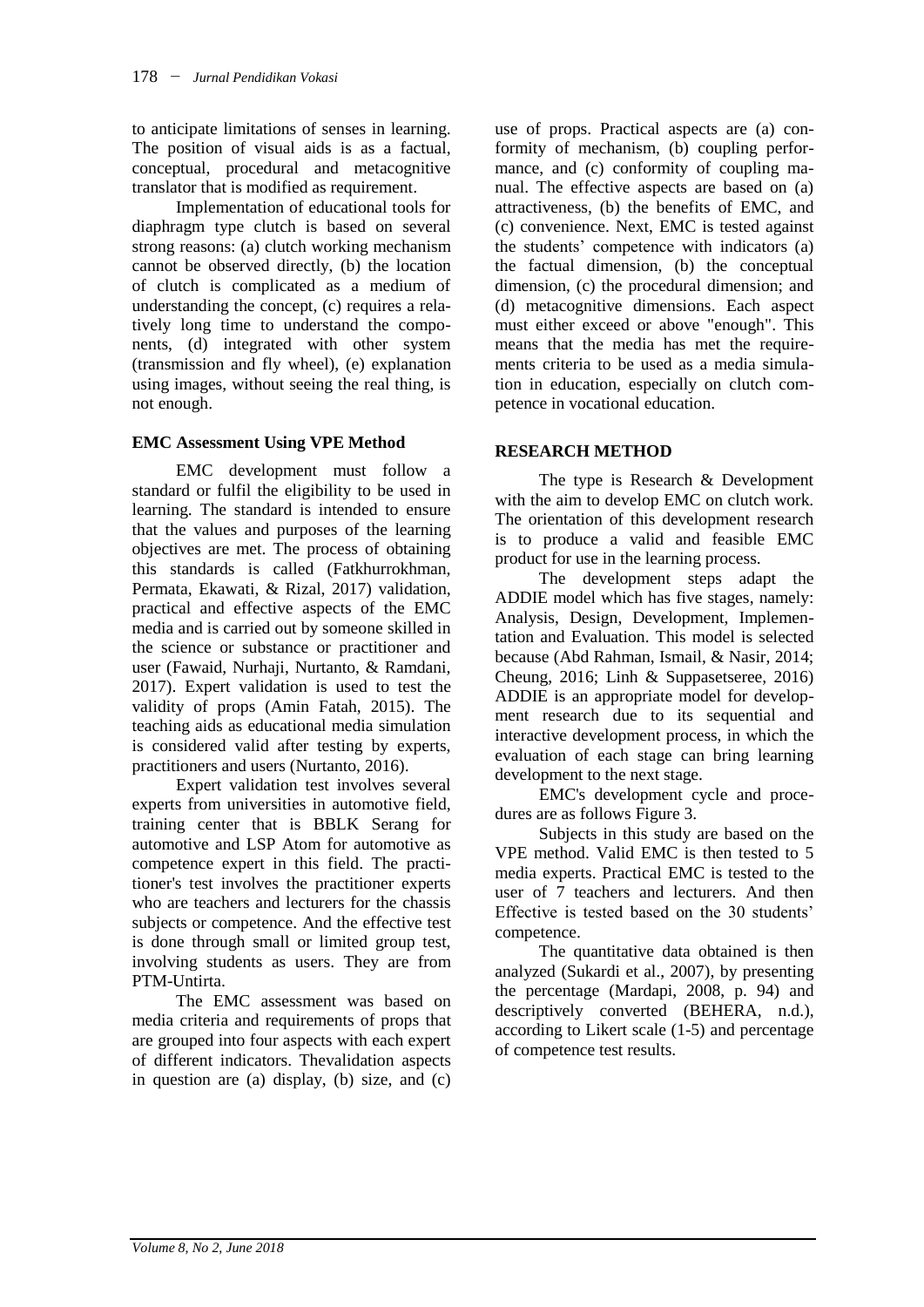

Figure 3. ADDIE Cycle on EMC

#### **RESULT AND DISCUSSION**

After the development phase using ADDIE and the product has met the requirement analysis, then it is tested to expert, practitioner and user of EMC. The results obtained as follows Table 2.

Based on Azwar (2013, p. 93) criteria, the rating category are as follows: if  $4.9 \le X$ , then it is categorized as very valid EMC; if the score is  $4 \le x \le 4.9$ , then it is categorized as valid EMC; if the score is  $3.2 \le X \le 4$ , then it is categorized as EMC quite valid; if the score is  $2.3 \le x \le 3.2$ , then categorized as invalid EMC; and if the score is  $X \le 2.3$ , then it is categorized as very invalid EMC. Based on Table 2 the average is 3.68. Therefore EMC is quite valid or sufficient to meet the requirement.

Table 2. Result of EMC-Valid Test

| Assessment<br>Valid Aspect | Indicator                        | Average<br>Score<br>$(1-5)$ |
|----------------------------|----------------------------------|-----------------------------|
| 1. Display                 | 1.1. Attractive Design           | 3,8                         |
|                            | 1.2. Suitable Color              | 3,6                         |
|                            | 1.3. Correct<br>Component Layout | 3.4                         |
| 2. Size                    | 2.1. Practical Size              | 3,8                         |
| 3. Use of Props            | 3.1. Easy to Use                 | 3,8                         |
|                            | 3.2. Save to Use                 | 3.4                         |
|                            | 3.3. Average Score               | 3.68                        |

|  | Table 3. | <b>Result of EMC-Practical Test</b> |  |
|--|----------|-------------------------------------|--|
|--|----------|-------------------------------------|--|

| <b>Assessment Practical Aspect</b> | Indicator                                 | Average Score (1-5) |
|------------------------------------|-------------------------------------------|---------------------|
| 1. Mechanism Conformity            | 1.1. Props Mechanism conforms             | 3,6                 |
| 2. EMC Performance                 | 2.1. Tools and components work well       | 3,4                 |
| 3. Manual Conformity               | 3.1. Simulation for worn out clutch       | 4,2                 |
|                                    | 3.2. Simulation for clutch gap adjustment | 3,8                 |
|                                    | 3.3. Simulation for movement mechanism    | 3,2                 |
|                                    | Average Score                             | 3,75                |

#### Table 4. Result of EMC-Effective Test

| <b>Assessment Effective</b> | Indicator                         | Average Score (1-5) |
|-----------------------------|-----------------------------------|---------------------|
| Aspect                      |                                   |                     |
| Attractiveness              | 1.1. Attractive Design            | 3,8                 |
|                             | 1.2. Fun to Learn with            | 4,2                 |
|                             | 1.3. Interesting use of Color     | 3,4                 |
| <b>EMC</b> Benefit          | 2.1. Motivates Learning           | 3,6                 |
|                             | 2.2. Helps with the comprehension | 3,8                 |
|                             | 2.3. Support the learning process | 4,2                 |
| Convenience                 | 3.1. Props usage                  | 3,2                 |
|                             | Average Score                     | 3.74                |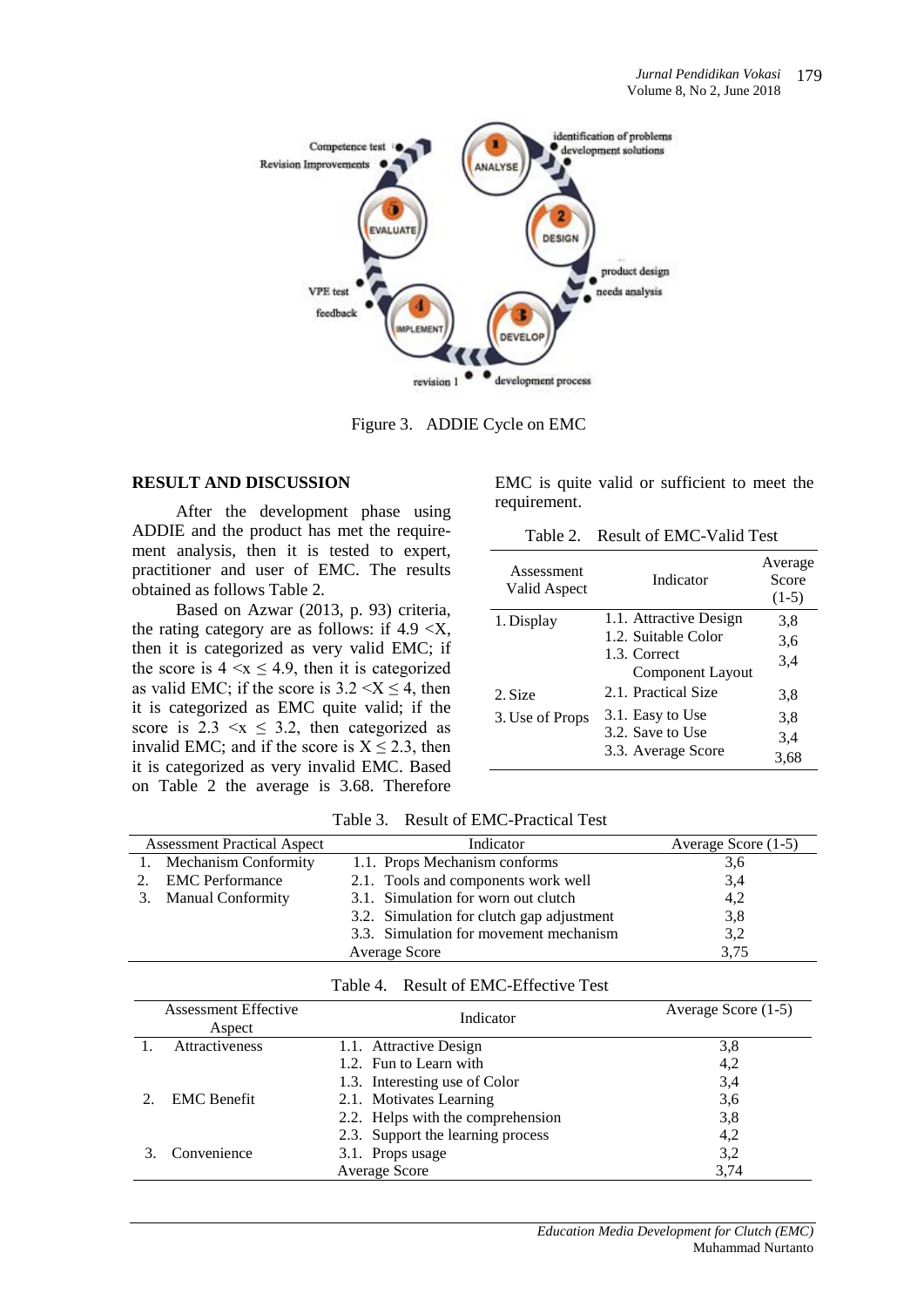

Figure 4. EMC-Capacity Test Results Diagram

Based on Figure 4. (a) There are 16% EMC is invalid, (b) 21% EMC is impractical, and (c) 6% EMC is ineffective. Thus some do not meet the criteria. The causes include: the developed product does not fully have an attractive design, even EMC cutting size is still very minimal or limited. In addition, the EMC's working mechanism demonstration is not yet in line with engine performance. From the EMC-practical testing, the average of 3.75 (75%) is in the category of quite practical. While the EMC-effective test obtained average 3.74 (74.8%) that is quite effective category. The results used in the EMC capability test obtained an average of 80.51 in the "good" category. The overall distribution and percentage can be observed in Figure 5.

The application of EMC to the concept of clutch work has fulfilled the requirement that it is tested to 5 expert practitioners. Assessment criteria are well measured includ-

ing display, size and use of EMC. The results obtained in the category are quite valid, so that EMC can be used as a learning aids or developed further based on recommendations. The advantages of EMC based on expert testing are as stated: attractive design, practical size, and easy to use.

Based on the requirements when tested by the user or practitioner, the result obtained is higher that is 3.75 (75.0%) on scale 1-5 and increased 0.70. The advantage of EMC is at the simulation of worn out clutch that has 4.2 score (scale 1-5). It supports the metacognitive knowledge dimension, meaning that it can be applied to EMC.

When tested to the user through a closed statement, average score obtained is 3.74 (74.8%) on scale 1-5. Students recommend that they feel that they are learning something using EMC and that it supports their chassis learning.



Figure 5. (a) Distribution of EMC-Valid, (b) Distribution of EMC-Practical, and (c) Distribution of EMC Effective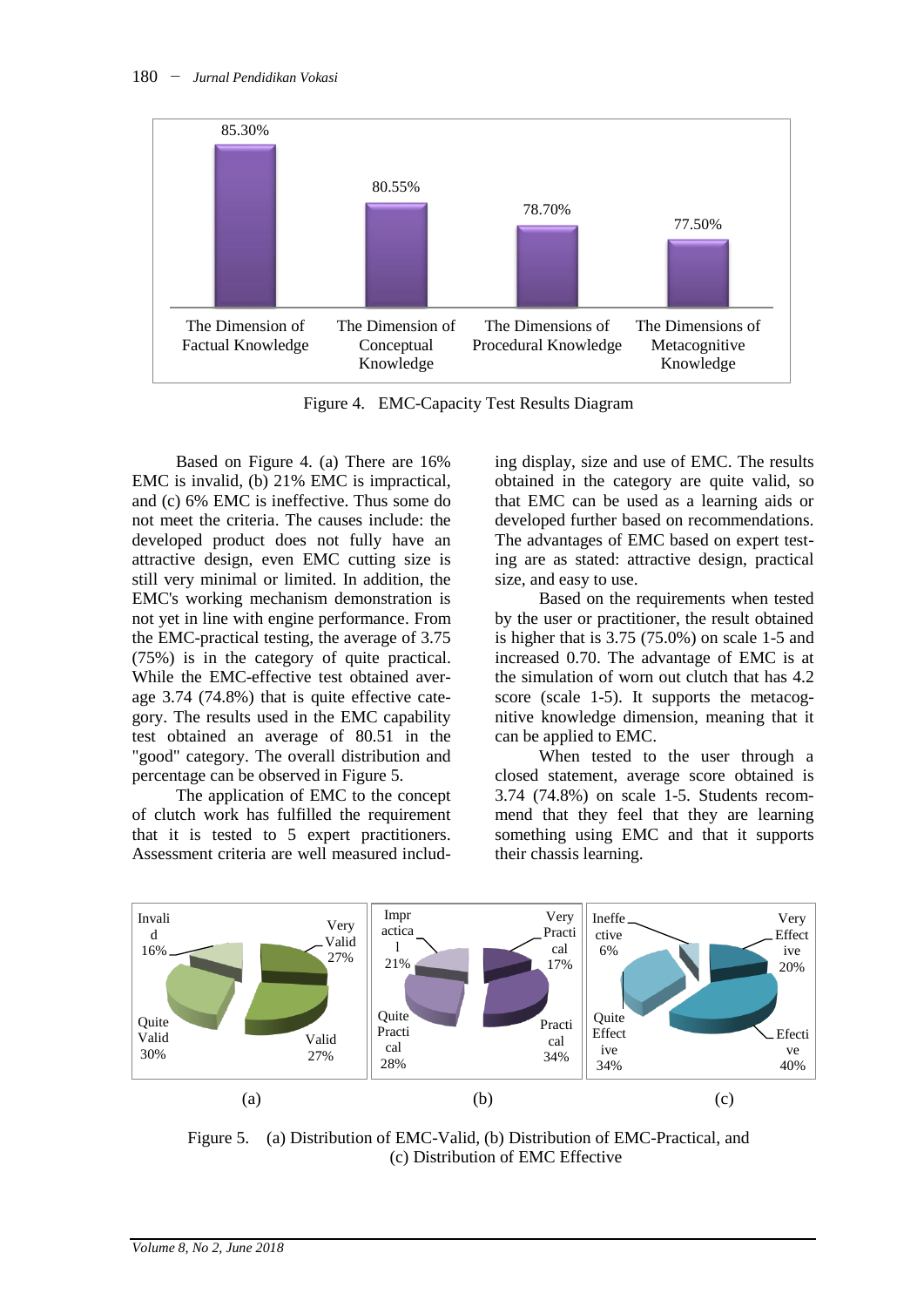After requirements have been fulfilled, then the Tests that refer to the level of knowledge dimensions that have been described previously is conducted. The average score obtained is 80.51%. This indicates that the competence dimension can function well. Props, as a media EMC simulation, is feasible to be used and able to improve student's comprehension. Research conducted Wibowo et al.(2016) concluded that Virtual Media on physics learning provides comprehension to students and improves learning outcomes effectively (Sukir, Soenarto, & Soeharto, 2017). It is also supported commercially by (Gudipadu, Sharma, & Singh, 2015) by studying the effects of media under different conditions, this is in line with the concept of coupling with the concept of abstract work based on its position.

## **CONCLUSIONS**

Based on the results of EMC development for competence in chassis theory and practice using ADDIE approach, the simulation media of EMC produced can fulfill the valid, practical and effective requirements as well as support the knowledge dimension: factual, conceptual, procedural, and metacognitive. The developed EMC has the following qualities: (1) the assessment performed based on valid test indicates that EMC is "valid enough" with score of 3.68 (73.6%); (2) the assessment based on practical tests indicates that EMC is "practical enough" with score of 3.75 (75.0%); and (3) assessments made under the effective test, the score is 3.74 (74.8%). After tested for comprehension in the clutch competence using EMC, the average dimension ability is 80.51%.

The advantages of developing EMC based on test results are attractive design, practical size, and easy to use to support metacognitive knowledge dimension. Students recommend that they feel like learning to use EMC and it can support in chassis learning, especially in improving dimensional comprehension.

# **REFERENCES**

Abd Rahman, M. J., Ismail, M. A. H., & Nasir, M. (2014). Development and Evaluation of the Effectiveness of

Computer-Assisted Physics Instruction. *International Education Studies*, *7*(13). https://doi.org/10.5539/ies.v7n13p14

- Aji, V. G. (2016). *Pengembangan alat peraga penjumlahan bersusun matematika untuk meningkatkan pemahaman konsep penjumlahan siswa sekolah dasar* (Skripsi). Universitas PGRI Yogyakarta.
- Amin Fatah, 5201410069. (2015, February). *Pengembangan Alat Peraga Sistem Starter Pada Kompetensi Dasar Diagnosis Gangguan Sistem Starter Sepeda Motor* (other). UNIVERSITAS NEGERI SEMARANG.
- Arndt, T., Tarasow, A., Bohn, C., Wachsmuth, G., & Serway, R. (2016). Estimation of the clutch characteristic map for wet clutch transmissions considering actuator signal and clutch slip. *IFAC-PapersOnLine*, *49*, 742–748. https://doi.org/10.1016/j.ifacol.2016.08.1 08
- Arsyad, A. (2011). *Media pembelajaran*. Jakarta: PT Raja Grafindo Persada.
- Azwar, S. (2013). *Metode penelitian*. Yogyakarta: Pustaka Pelajar.
- BEHERA, S. K. (n.d.). M-learning: a new learning paradigm. - Penelusuran Google.
- Chen, L., Liu, F., Yao, J., Ding, Z., Lee, C., Kao, C., … Yin, C. (2017). Design and validation of clutch-to-clutch shift actuator using dual-wedge mechanism. *Mechatronics*, *42*, 81–95. https://doi.org/10.1016/j.mechatronics.2 017.01.004
- Cheung, L. (2016). Using the ADDIE Model of Instructional Design to Teach Chest Radiograph Interpretation. *Journal of Biomedical Education*, *2016*, 1–6. https://doi.org/10.1155/2016/9502572
- Duangchant, S., Kiattikomol, P., & Kaewkuekool, S. (2016). Knowledge transfer in B-O-R-N Model to enhance computer learners' learning outcomes in knowledge and cognitive skills. *The Learning Organization*, *23*(2/3), 170– 183. https://doi.org/10.1108/TLO-07- 2015-0041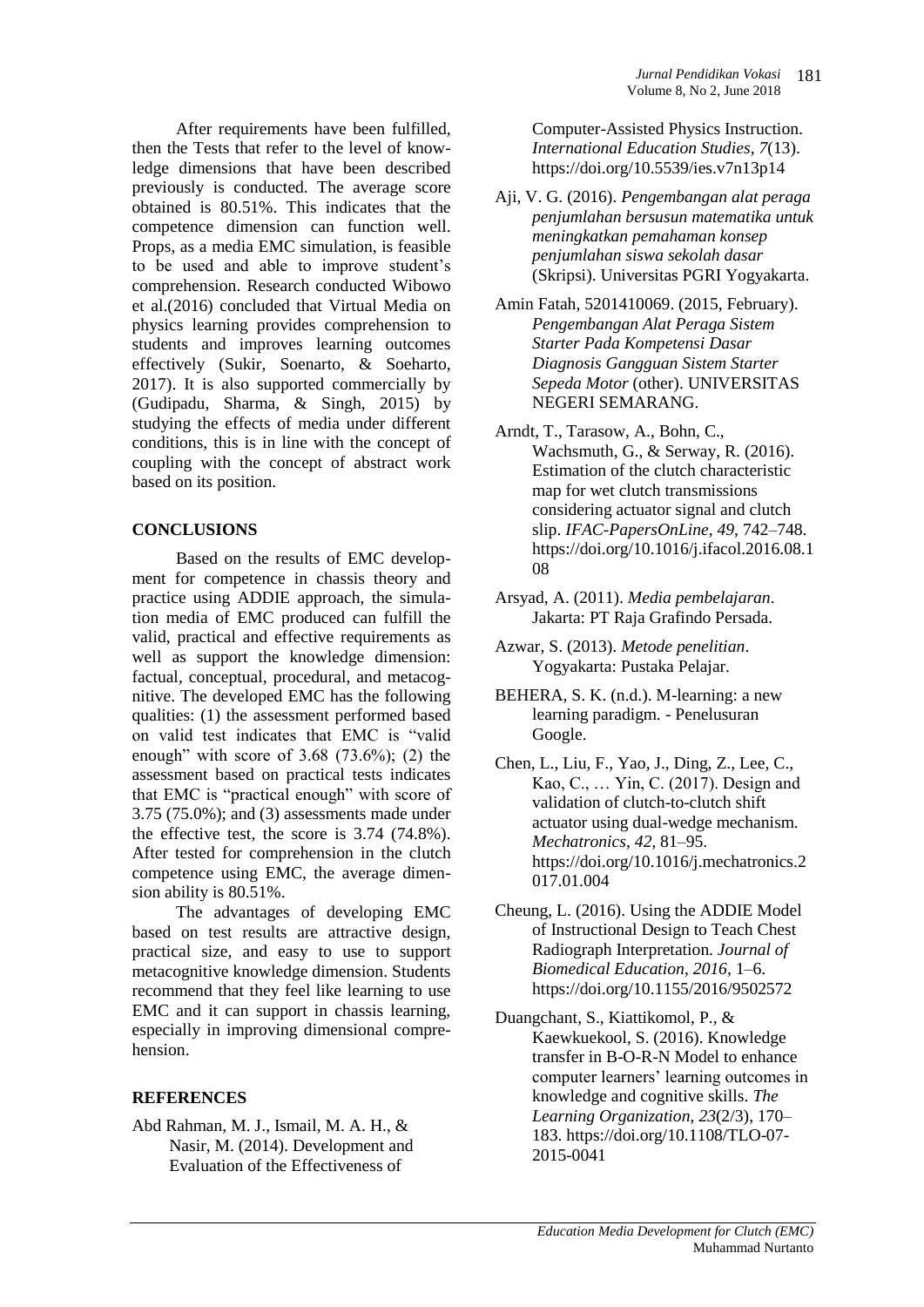Fatkhurrokhman, M., Permata, E., Ekawati, R., & Rizal, S. U. (2017). Pengembangan perangkat pembelajaran teknik digital berbasis project based learning di jurusan pendidikan teknik elektro. *Jurnal Pendidikan Vokasi*, *7*(1), 101–109. https://doi.org/10.21831/jpv.v7i1.12547

Fawaid, M., Nurhaji, S., Nurtanto, M., & Ramdani, S. D. (2017). Perancangan Media Pembelajaran Sistem Kelistrikan Luar Mobil. *VANOS Journal of Mechanical Engineering Education*, *2*(1). https://doi.org/10.30870/vanos.v2i1.196 5

- Gudipadu, V., Sharma, A. K., & Singh, N. (2015). Simulation of media behaviour in vibration assisted abrasive flow machining. *Simulation Modelling Practice and Theory*, *51*, 1–13. https://doi.org/10.1016/j.simpat.2014.10. 009
- Hermanto, B., & Margo Sulistyo, S. (2012). Penggunaan panel peraga power window untuk meningkatkan hasil belajar kompetensi kelistrikan tambahan. *Jurnal Pendidikan Teknik Mesin Unnes*, *12*(1).
- Hidayati, N., & Wuryandari, A. I. (2012). Media design for learning Indonesian in junior high school level. *Procedia - Social and Behavioral Sciences*, *67*, 490–499. https://doi.org/10.1016/j.sbspro.2012.11. 354
- Husnul, I. S., Nurhayati, B., & Jumadi, O. (2015). Pengaruh Penggunaan Media Alat Peraga Terhadap Hasil Belajar Siswa pada Materi Sistem Peredaran Darah Kelas VIII SMP Negeri 2 Bulukumba. *Sainsmat*, *4*(1). https://doi.org/10.2685/sainsmat4112802 015
- Kadlowec, von, Lockette, C., & Bukumaran, C. (2002). Hands-on Learning Tools for Engineering Mechanics, 10.
- Li, M., Tan, C.-H., Teo, H.-H., & Wei, K.-K. (2012). Effects of product learning aids on the breadth and depth of recall. *Decision Support Systems*, *53*(4), 793– 801.

https://doi.org/10.1016/j.dss.2012.05.01 6

- Linh, N. D., & Suppasetseree, S. (2016). The Development of an Instructional Design Model on Facebook Based Collaborative Learning to Enhance EFL Students' Writing Skills. *IAFOR Journal of Language Learning*, *2*(1). https://doi.org/10.22492/ijll.2.1.04
- Mardapi, D. (2008). *Teknik penyusunan instrumen tes dan nontes*. Yogyakarta: Mitra Cendikia Press.
- Murti, H. A. S. (2011). Metakognisi dan Theory of Mind (ToM). *Jurnal Psikologi: PITUTUR*, *1*(2), 53–64.
- Nopilar, A., & Saputro, D. D. (2011). Penerapan panel peraga sistem pengapian dalam pembelajaran model cooperatif learning untuk meningkatkan prestasi belajar kelistrikan otomotif. *Jurnal Pendidikan Teknik Mesin*, *11*(1).
- Nurtanto, M. (2016). Pengembangan Multimedia Pembelajaran Servis Sepeda Motor Ditinjau Dari Kriteria Pendidikan, Tampilan Program dan Kualitas Teknis. *VANOS Journal of Mechanical Engineering Education*, *1*(1). https://doi.org/10.30870/vanos.v1i1.831
- Rahmawan, A., Widjanarko, D., & Wahyudi, W. (2012). Peningkatan kompetensi pengukuran sistem pengisian dengan penerapan alat peraga sistem pengisian berbasis kerja rangkaian. *Jurnal Pendidikan Teknik Mesin*, *12*(2).
- Riyadi, T. (n.d.). Meningkatkan Kompetensi Siswa Dalam Perawatan Dan Perbaikan Sistem Stater Melalui Contextual Teaching And Learning (CTL) Dengan Panel Peraga Multifungsi Pada Siswa | GARDAN.
- Sangsawang, T. (2015). Instructional Design Framework for Educational Media. *Procedia - Social and Behavioral Sciences*, *176*, 65–80. https://doi.org/10.1016/j.sbspro.2015.01. 445
- Sastradiradja, T. (1971). *Media dan alat peraga pembelajaran*. Jakarta: Indeks.

Shabiralyani, G., Hasan, K. S., Hamad, N., &